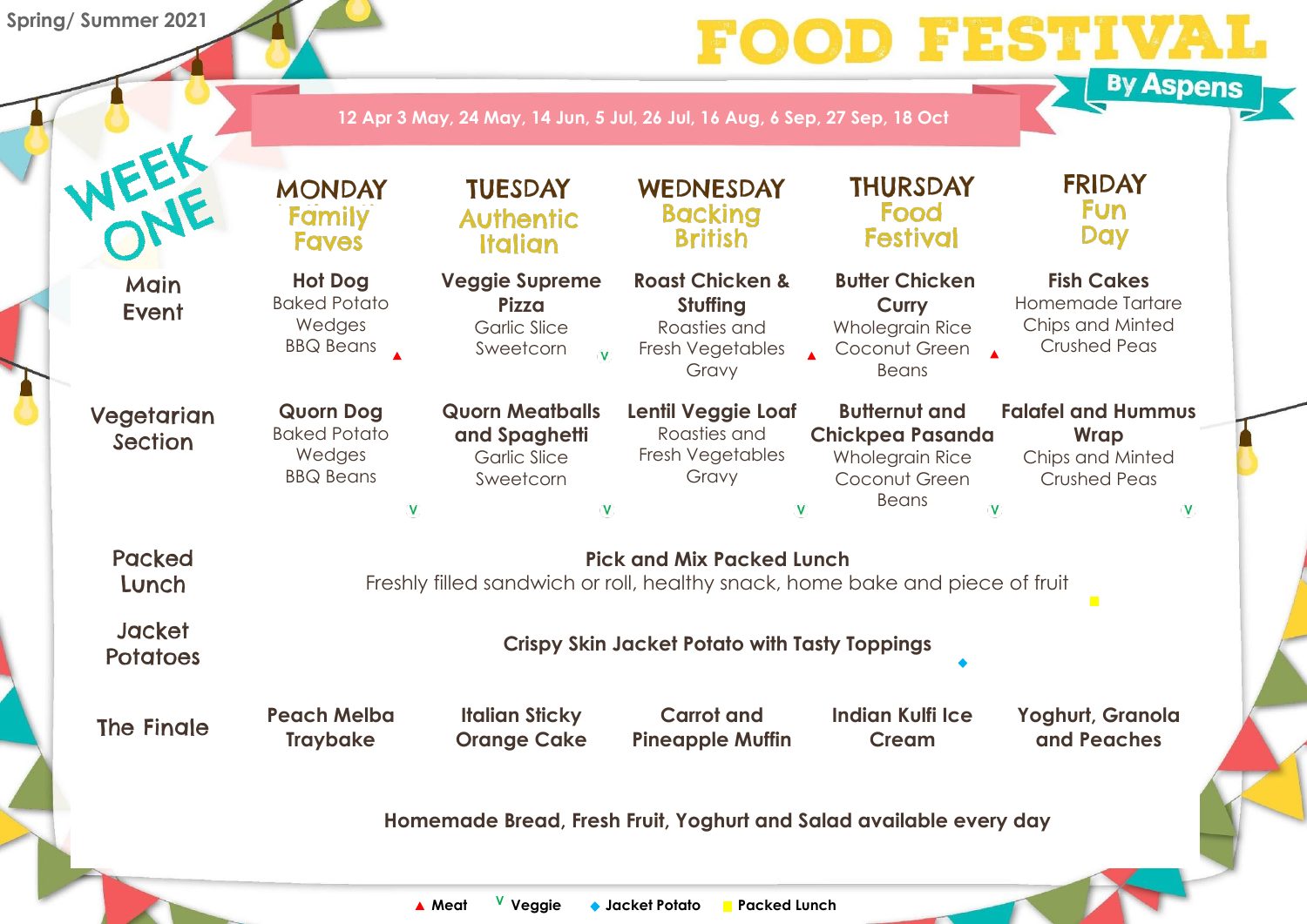



## **19 Apr, 10 May, 31 May, 21 Jun, 12 Jul, 2 Aug, 23 Aug, 13 Sep, 4 Oct**

**Spring/ Summer 2021**

# 1500

## **Breaded Pollock**

| FER                          | <b>MONDAY</b><br>Family<br><b>Faves</b>                                                                          | <b>TUESDAY</b><br><b>Authentic</b><br><b>Italian</b>                                                           | WEDNESDAY<br><b>Backing</b><br><b>British</b>                                                                               | <b>THURSDAY</b><br>Food<br><b>Festival</b>                               | <b>FRIDAY</b><br>Fun<br><b>Day</b>                            |  |  |  |
|------------------------------|------------------------------------------------------------------------------------------------------------------|----------------------------------------------------------------------------------------------------------------|-----------------------------------------------------------------------------------------------------------------------------|--------------------------------------------------------------------------|---------------------------------------------------------------|--|--|--|
| Main<br><b>Event</b>         | <b>Chicken Thigh</b><br><b>Burger</b><br><b>Baked Potato</b><br>Wedges<br><b>Rainbow Slaw</b>                    | <b>Beef Bolognese</b><br><b>Whole Grain Penne</b><br><b>Garlic Slice</b><br><b>Green Salad</b>                 | <b>Honey Roast</b><br><b>Gammon</b><br>Roasties and<br>Fresh Vegetables<br>Gravy                                            | <b>Chicken Fajita</b><br><b>Tomato Rice Salad</b><br><b>Mexican Slaw</b> | <b>Breaded Pollock</b><br>Homemade Tartare,<br>Chips and Peas |  |  |  |
| Vegetarian<br><b>Section</b> | <b>Crunchy Topped</b><br><b>Macaroni Cheese</b><br><b>Baked Potato</b><br>Wedges<br>Rainbow Slaw<br>$\mathbf{V}$ | <b>Red Lentil</b><br><b>Bolognese</b><br><b>Whole Grain Penne</b><br><b>Garlic Slice</b><br><b>Green Salad</b> | <b>Potato and Spinach Mixed Bean Fajita</b><br><b>Frittata</b><br>Roasties and<br>Fresh Vegetables<br>Gravy<br>$\mathbf{V}$ | <b>Tomato Rice Salad</b><br><b>Mexican Slaw</b><br>$\mathbf v$<br>V      | <b>Baked Bean and</b><br><b>Cheese Wrap</b><br>Chips and Peas |  |  |  |
| <b>Packed</b><br>Lunch       | <b>Pick and Mix Packed Lunch</b><br>Freshly filled sandwich or roll, healthy snack, home bake and piece of fruit |                                                                                                                |                                                                                                                             |                                                                          |                                                               |  |  |  |
| Jacket<br><b>Potatoes</b>    | <b>Crispy Skin Jacket Potato with Tasty Toppings</b>                                                             |                                                                                                                |                                                                                                                             |                                                                          |                                                               |  |  |  |
| <b>The Finale</b>            | <b>Apple Brown</b><br><b>Betty</b>                                                                               | <b>Tutti Frutti Sponge</b>                                                                                     | <b>Mango and</b><br><b>Coconut Slice</b>                                                                                    | <b>Mexican</b><br><b>Chocolate Pudding</b>                               | <b>Frozen Banana</b><br><b>Mousse Pot</b>                     |  |  |  |
|                              | Homemade Bread, Fresh Fruit, Yoghurt and Salad available every day                                               |                                                                                                                |                                                                                                                             |                                                                          |                                                               |  |  |  |